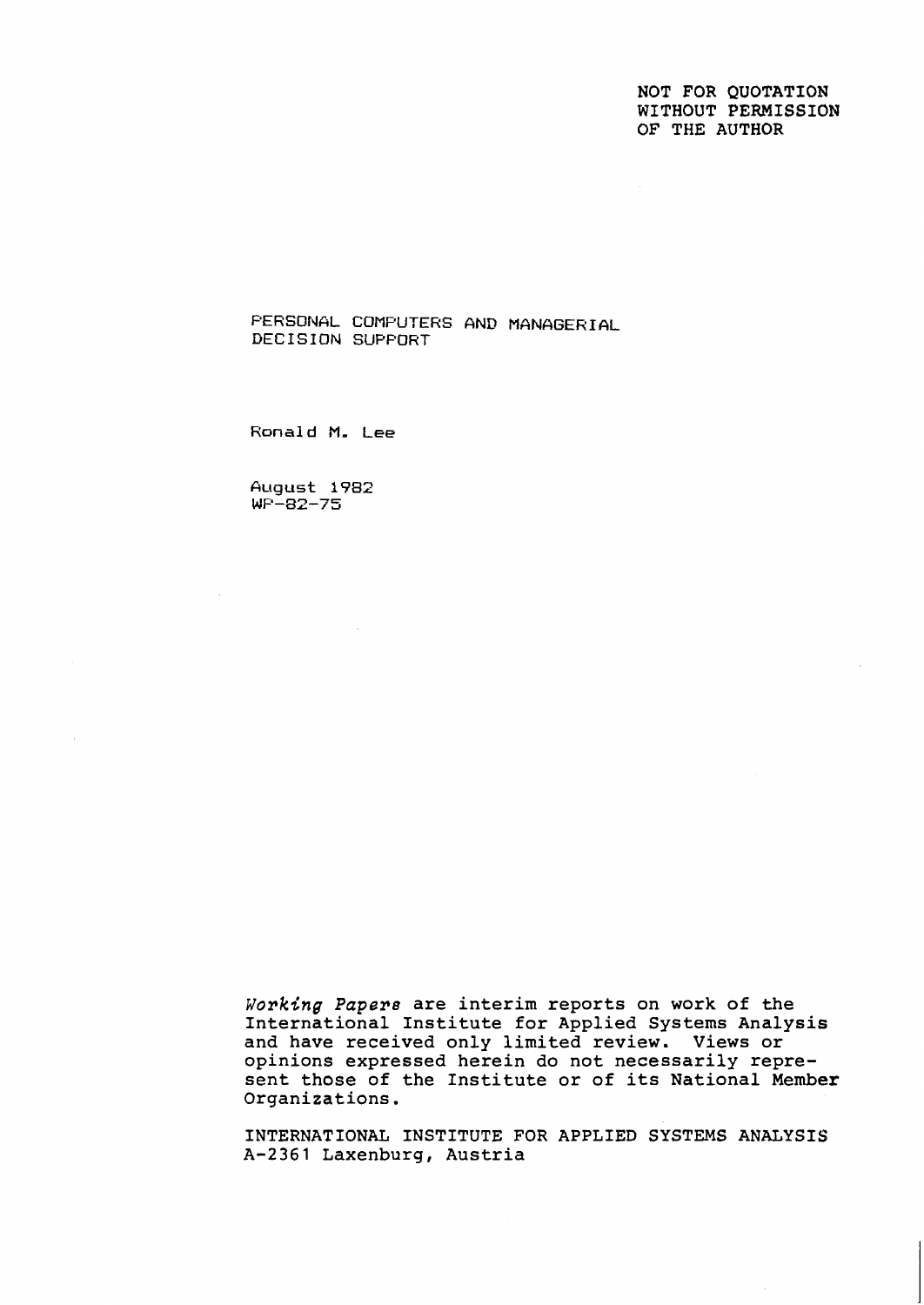# **CONTENTS**

 $\bar{a}$ 

 $\mathcal{L}_{\mathcal{A}}$ 

 $\sim 10^{-1}$ 

| INTRODUCTION                           |   |
|----------------------------------------|---|
| DEVELOPING DECISION SUPPORT SYSTEMS    | З |
| AN EXAMPLE: BANKING                    | 3 |
| DATA PROCESSING VS. DECISION SUPPORT   | 4 |
| TIME SHARING                           | S |
| PERSONAL COMPUTERS                     | 5 |
| PERSONAL COMPUTERS AND LARGE COMPANIES | 6 |
| PERSONAL COMPUTERS IN SMALL COMPANIES  | 7 |
| CONCLUDING REMARKS                     | 8 |

 $\bar{\mathcal{L}}$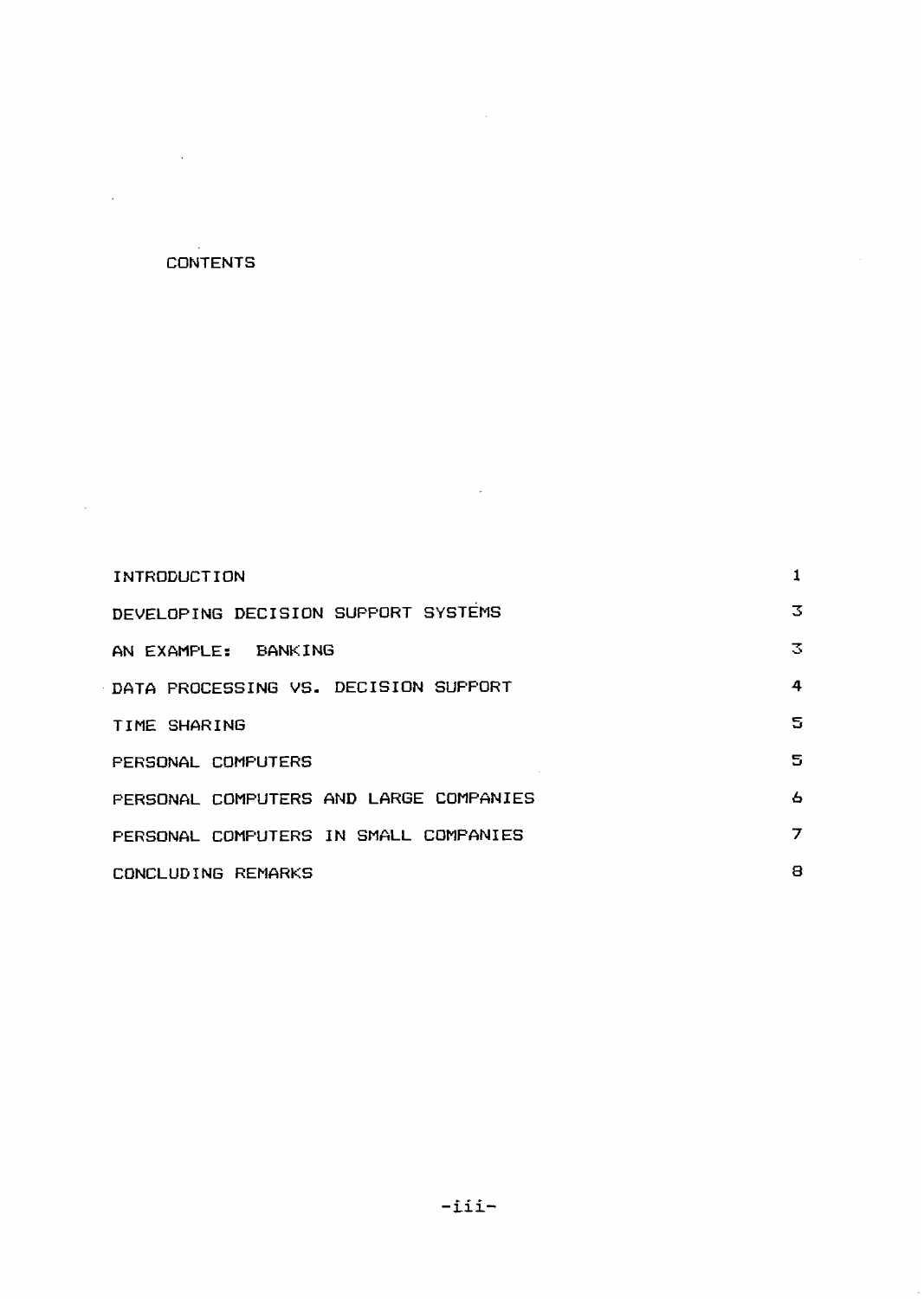# FERSONGL COMPUTERS **ANG** MGN&GERIGL DECISION SUFPORT

Ronald M. Lee

# INTRODUCTION

Fersonal computers are presently making their entry into European business. While these machines are logically similar to big computers, the advantages they offer for applications in business and public administration are, I believe, quite different.

This article outlines the characteristics of the types of problems where personal computers are likely to be most useful, and comments on their somewhat different roles in large versus small organizations.

# DATA PROCESSING VS DECISION SUFFORT USES OF COMPUTERS

The traditional applications of computers in organizations have been mainly "data processing." This refers to the automation of clerical and bookkeeping activities such as computing the payroll, sales order processing, updating inventory records, customer billing, etc.

The advantages presented by these data processing uses of computers are speed, accuracy and cost savings. For instance, a computer system ta process sales orders and send bills to a computer system to process safes orders and send bills to fewer errors and at less cost than the manual system.

 $-1-$ 

<sup>\*</sup> Translated version ta appear in the Portuguese managemenbt journal, NEGOCIOS.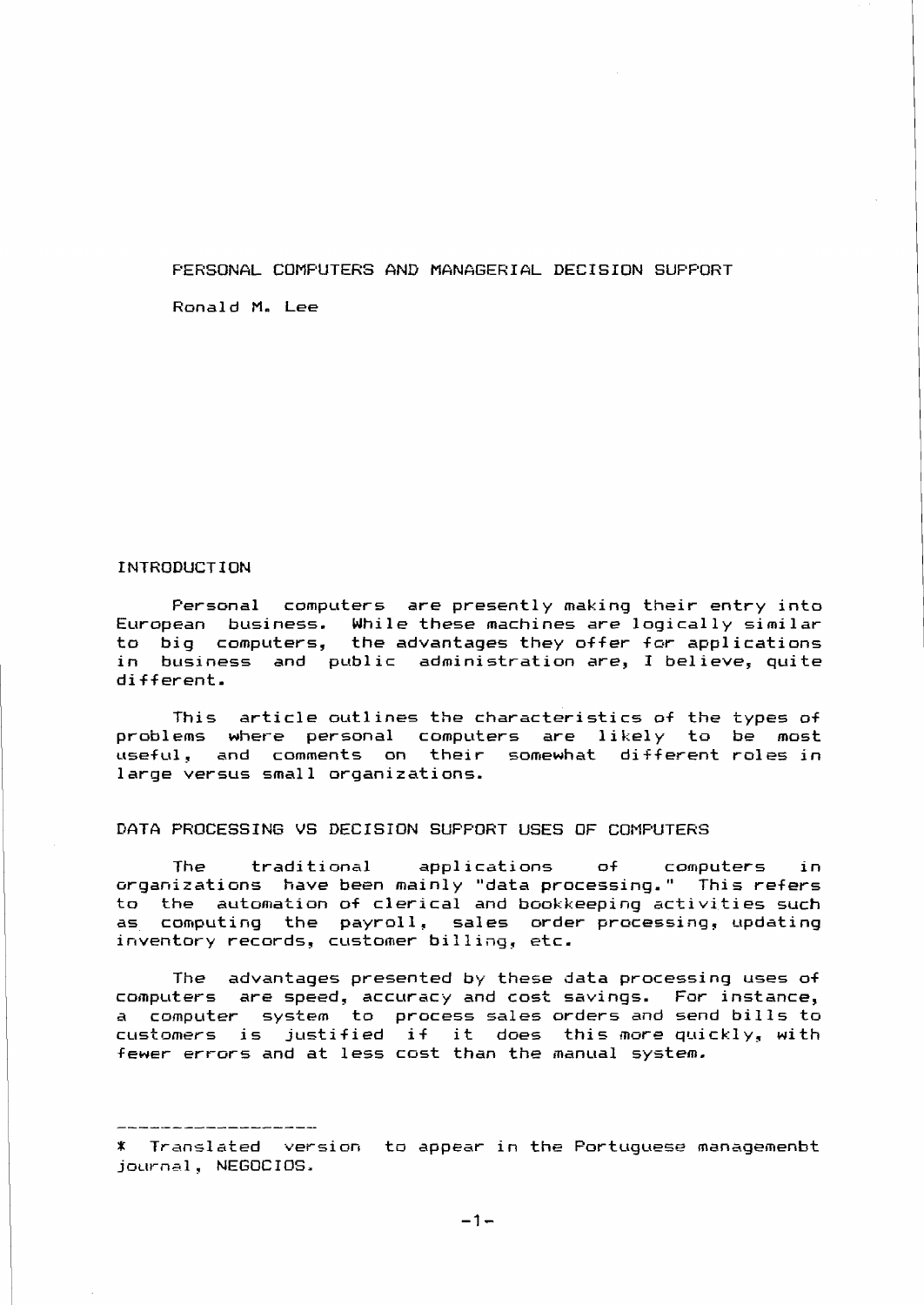During the 19A0s, there was much talk about so-called "Management Information Systems" (MIS). The idea was that the automation begun at the lower, operational levels of the organizational hierarchy would extend gradually upward to higher and more sophisticated levels of decision making. The ultimate goal was a "totally integrated" information system where all the organizational processes were systematized and control led by the system.

This movement has occurred to a limited extent. For instance, inventory re-ordering, once a job requiring experience and judgment, is now controlled by computer in many<br>companies. On the othr hand, the overall impact of computers On the othr hand, the overall impact of computers on actual managerial activity has been rather small.

The reason for this is that organizations exist in<br>dynamic environments. While-certain-of-their-activities-are While certain of their activities are routine and unchanging, other activities\_are\_concerned\_with<br>adapting to changes in the environment: reacting to adapting to changes in the environment:<br>unforeseen difficulties; finding and e exploiting new opportunities.

The job of most managers is in this latter role. They deal with the unforeseen problems;. they handle exceptions; they negotiate new types of contracts; they-make-plans-to-<br>direct the organization into new-areas-of-activity. When-a direct the organization into new areas of activity. particular managerial task becomes regular and routine, it is given over to a sub-ordinate. Thus the jobs of most managers are defined to be non-routine. It is not surprising that systematization efforts have not succeeded here.

Non-routine means that the types of problems encountered are new and unusual. They may have certain similarities with other problems previously encountered, but there are also differences which make a standard procedure insufficient. We may imagine a dimension of "structuredness" of manageri a1 problems. At one extreme are problems that are completely unstructured. Theyt present a situation that is totally new and unfamiliar, and the manager must deal with them in a way that is completely intuitive and judgmental.

At the other extreme are problems that have become completely structured. We may assume that these are passed on to a sub-ordinate and become candidates far automation in the data processing system.

In the middle of this dimension are problems that are "partially structured. " These are problems that still require managerial judqment, but have some aspects that can be treated analytically. The use of computers to assist in these kinds of problems is the focus of "Decision Support Systems" (DSS).

The key word here is "support." These are systems intended to aid or assist in certain parts of a larger process which still depends on managerial judqment. The focus here is nat on standardization or attempting to automate the manager' 5 job but in providing convenient, easy-to-use tools that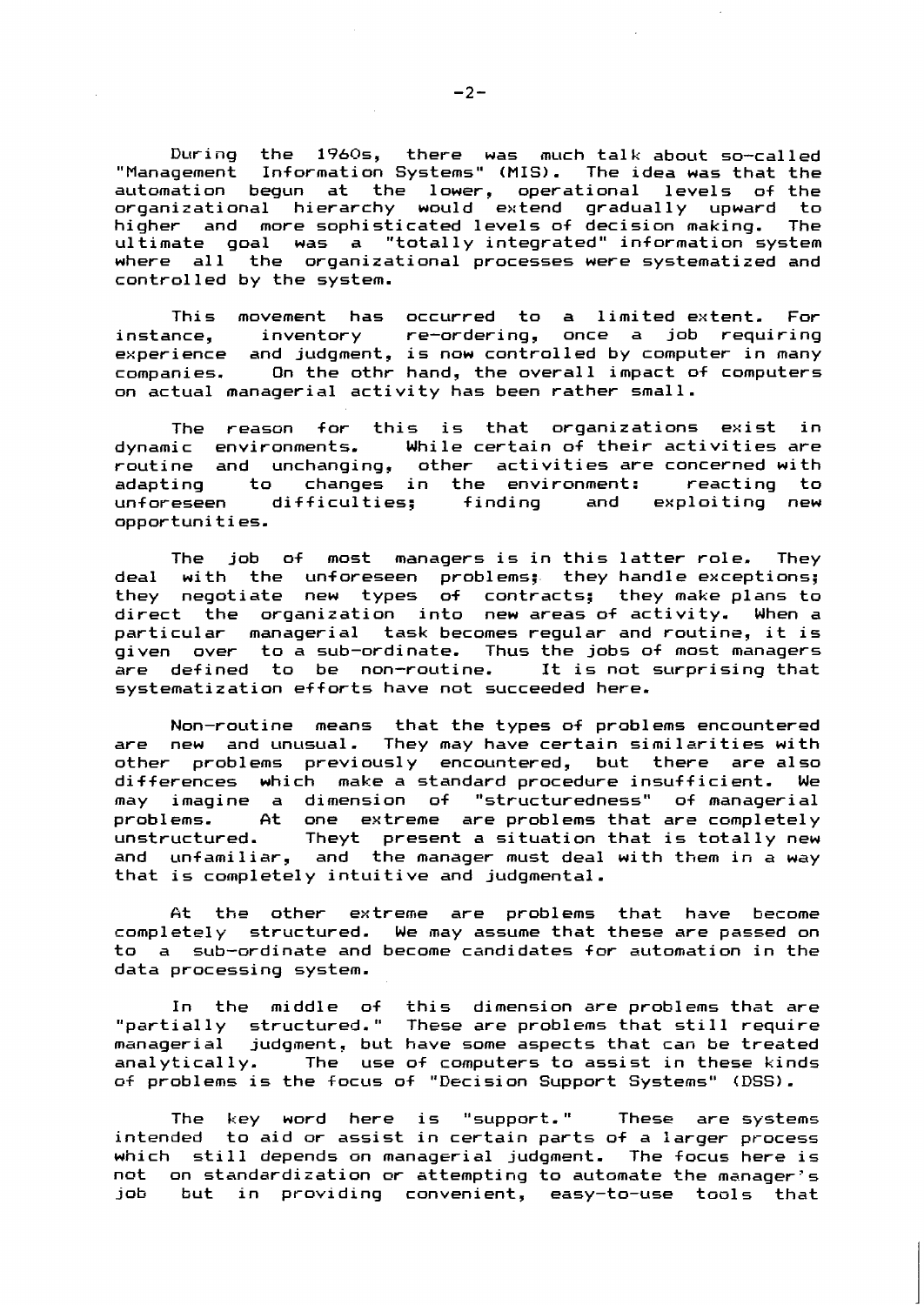**i mprove the manager's decision making capability. The emphasis here is on effectiveness rather than efficiency. What is needed are capabilities that fit the manager's needs of the moment, and can be adapted and modified as these needs**  change. A DSS is successful if it is relevant and useful in **the manager's activities, not in economizing on clerical costs.** 

### **DEVELOPING DECISION SUPPORT SYSTEMS**

**Deci si on Support Systems, consequently, emphasize**  than technical sophistication. **typically consist of a miscellaneous assortment of small, ad-hoc programs that serve a diversity of specific functions. These are generally written by a staff assistant, the "DSS builder," who works closely with the manager.** 

**Because the issue in a DSS is to provide computer**  that are relevant to ongoing and changing **managerial needs, it is more important for the DSS builder to have a background closer to that of the manager than technical understanding of the computer. (It is thus more a job for a business student than an engineering student.)** 

The DSS develops as a series of interactions and **experiments between the manager and thg DSS builder. It is a process of trial and error evolution rather than careful desi gn. During this process the manager learns more and more how to Llse the technology in his or her decision making. Same programs may be used only once or twice, others may be modified over and over as the manager learns t@ exploit the techno1 oyy.** 

### **AN EXGMPLE: EANKING**

It is interesting that while DSS focuses on higher level **decisions than data processing appl icatians, the technical requirements are in most cases much simpler. To illustrate, consider the computer applications in a bank.** 

Banks make heavy use of data processing. These systems **~~pdate the thousands of deposit, withdrawal and loan payment transactians that the bank receives each day. These systems must be carefully designed to be efficient, reliable and secure. The task that the system performs is well-specified and routine. The implementation af the system requires sophisticated camputer equipment and expert designers and programmers.** 

**By cantrast, consider the types a+ banking problems where computer decision support might be used. In this case a loan manager- analyzes the financial reports of the company and generally interviews the company's management representatives. The analysis involved may include computing a number of financial ratios** -- **e.g., debt/equity, quick ratio, accounts**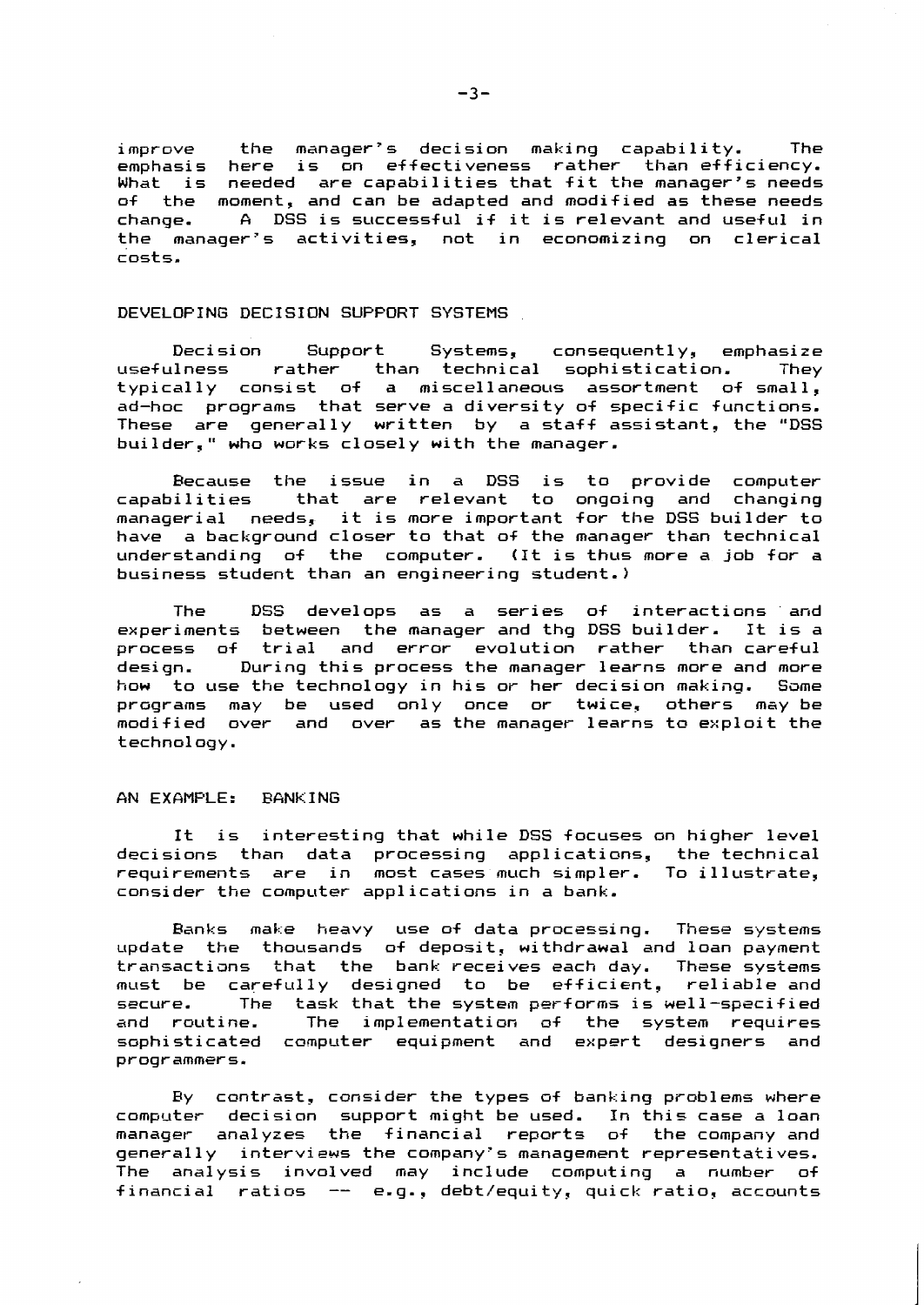receivable turnover, etc. While these computatians help the analyst decide whether or not to grant the loan, the final analyst declue whether or hot to grant the loan, the final<br>decision is nonetheless judgmental. The particular calculations made will depend on the philosophy of the financial analyst and will also pobably vary with the decision situation. On the other hand, these do not require great sophistication from the computer standpoint. The amount of data involved is fairly small, and the computations are fairly straight-f orward.

Whereas the bank's data processing system may take years to develop and install, a financial ratios program might be written in a few days. What matters however is that it be<br>relevant and useful in evaluating loan applications. The relevant and useful in evaluating loan applications. program might thus be modified a number of times to add new computations, options, etc.

# DATA PROCESSING VS. DECISION SUPFORT

As we have seen, managerial decision support sypes of problems have a quite different character than those typical in data processing. Data processing is oriented towards the operational, day-to-day activities of the firm. These involve a high volume of transactions so that the system needs to include 1 arge scale data storage (hard disks, magnetic tapes). The data processing programs must check for all possible types<br>of variation in the input data (including checking for errors of variation in the input data (including checking for errors<br>and invalid types of transactions), and since these and invalid types of transactions), and since these  $offen$  have a legal/accounting significance, special care must be taken to maintain historical files and special care must be taken to maintain nistorital lifes and<br>audit trails. The emphasis in data processing is on efficiency, in terms of speed, accuracy and cost savings. The efficiency, in terms of speed, accuracy and cost savings. The<br>problems are mainly technical: program design, organization f data files and databases, data communications aspects, etc. Data processing sysems are usually large, complex and highly i nter-connected to other systems. For this reason, inter-connected to other systems. For this reason,<br>development of these sysems must be carefully planned, designed, implemented and tested. New projects are considered under a system of priorities and availability of staff, and work is scheduled months in advance.

Managerial decision support problems, by contrast, are technically less complex. They are typically oriented to just<br>one or a few users, and do not inter-connect with other few users, and do not inter-connect with other systems. The amount of data involved is small in contrast to<br>data processing problems. Program calculations may be Program calculations may be mathematically complex (e.g., a regression analsis or internal rate of return program); but the amount of data verification (which accounts for much of data processing programs) is small by contrast. What does matter is that the decision support What does matter is that the decision support program fit the problem of the moment. Programs are thus often written on an ad-hoc basis and frequently changed.

It should be apparent that these types of problems do not fit well into the organization of the data processing department. They present small, "rush" orders which not only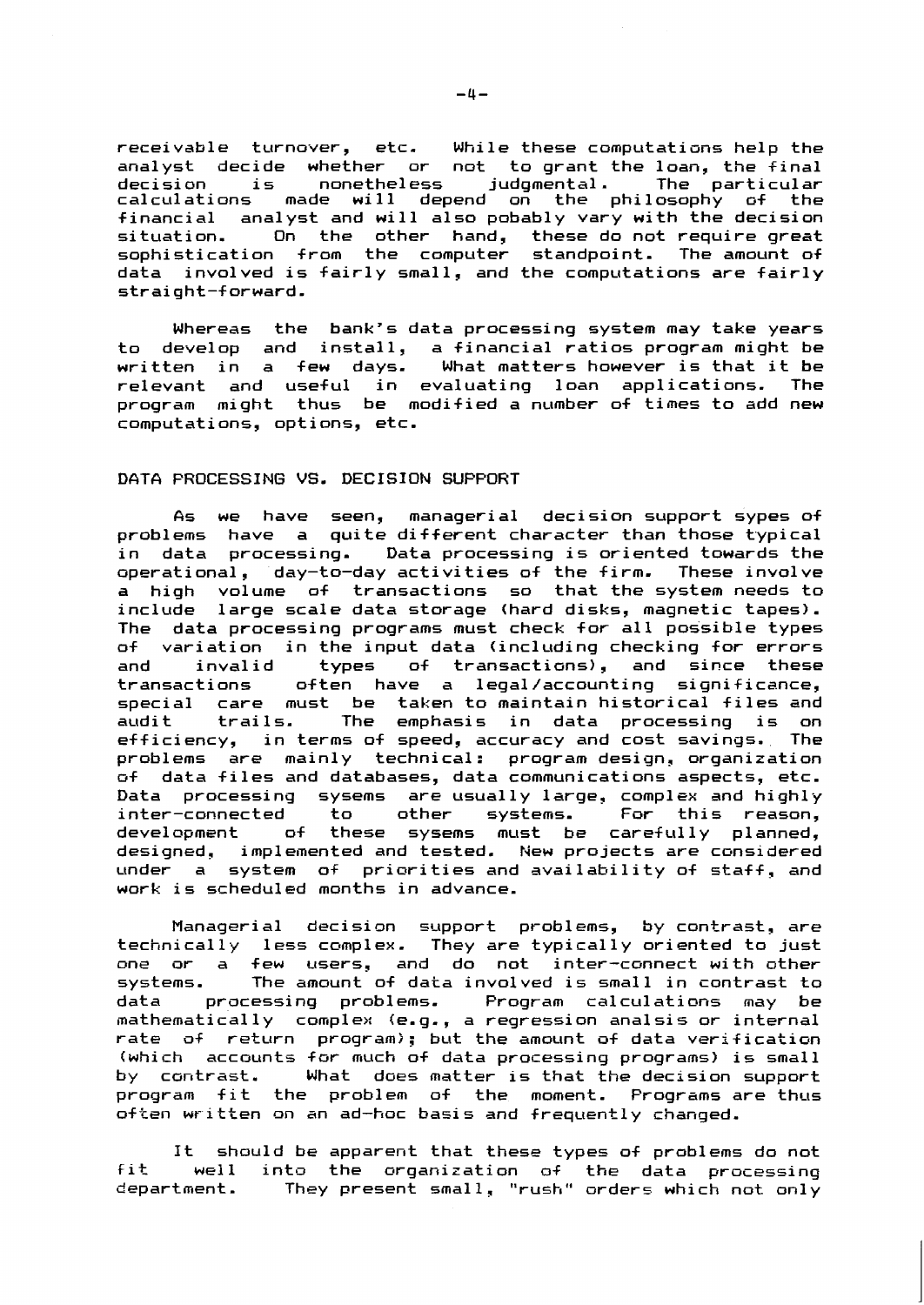are unchallenging to the data processing staff, but are **actual1 y distracting and disruptive ta their larger projects.** 

**On the other hand, because of their lack of familiarity with the local circumstances and purpose behind the request, the data pracessing staff may tend to mis-interpret the pr~blem or complicate it unnecessarily. Most importantly, because of the bureaucratic orientation of the data processing department, these requests compete in the overall priority and scheduling system, and by the time the requested program is delivered, the problem for which it was needed may have a1 ready passed or changed substanti a1 1 y.** 

#### **TIME SHARING**

**In response to problems such as these, a number of larger companies introduced a time sharing access to their central machine. With this, the other line and staff departments could acquire a terminal and interact directly with the computer to develop their own programs as they needed them.** 

This approach has been only partially successful. A key **aspect is that the computer system itself had been designed**  with technically sophisticated users in mind. For instance, **the "operating system" program used to manage data files was often the same as that used by the data processing staff, having many more options and complications than were needed for decision support problems., A1 so, the programming**  languages available were often the same as used by-data<br>processing, e.g., FORTRAN, COBOL, PL/I, with-the-analogous **problem of being too complicated for the need.** 

An important step forward for these types of applications **was the introduction of the language AFL. This language**  offered a much simpler way of handling data\_files\_and\_the **language itself was much "higher level," e.g., a pragram that wold be 100 lines in FORTRAN might be only 5 or 10 lines in APL. (APL is correspondingly less efficient, but that is less important since the focus is on occasional, ad-hoc problems.** )

**While an important step forward, the AFL approach has been only partially successful. One obvious 1 imitation is that not sll data processing compouers support AFL, so that it**  is an alternative only for some companies. Another limitation is that the language itself uses a very compact, mathematically oriented notation (including many Greek **letters) which, while well suited to people with a mathematics or engineering background, is rather intimidating to others.** 

#### **PERSONAL CDMFUTERS**

Up **until** about 10 years ago, manufacturing computers was **strict1 y a large-scale, high capital investment aperation limited ta large companies such as IFM, CDC, Siemens, etc.**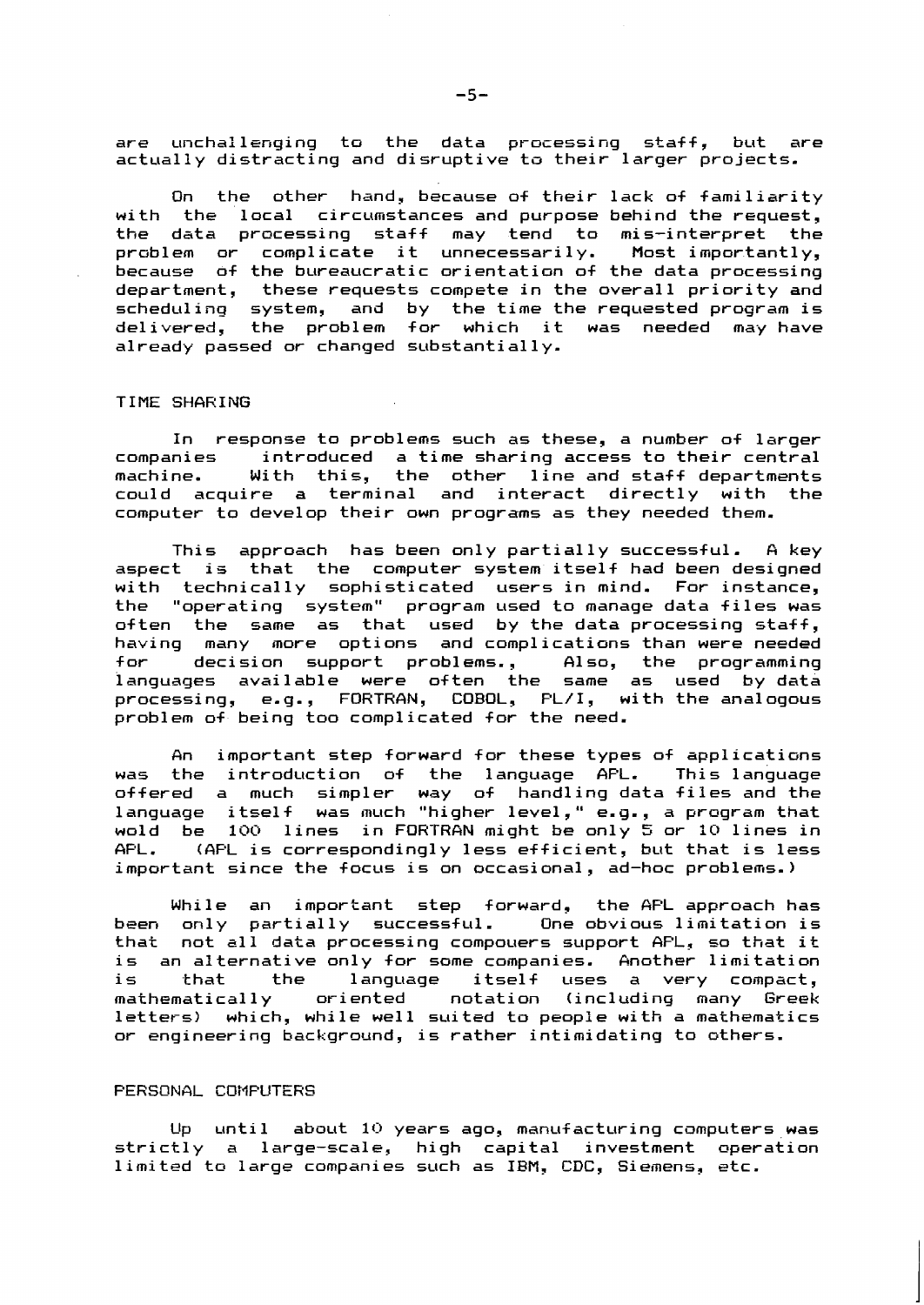More recently, however, computer components such as the arithmetic units and computer memory have been mass produced as standardized semi-conductor "chips" which can be inserted into printed circuit boards. As the design of these standardized chips was oriented towards small-scale computers, that the production of these small machines became largely a matter of assembly. This meant that small companies, with limited capital, could design and manufacture their own brand<br>of micro-computers. Consequently, in the last 10 years or so of micre-computers. Consequently, in the last **10** years or so years there have been dozens of companies naketing new types of micro-machines, with varying capacities and designs.

Because of their small size and relatively low cost, these machines were generally oriented towards use by a single individual, and so have acquired the name "personal " computer.

Personal computers, particularly the more popular ones such as APPLE, PET and TRS-80, were originally designed for a<br>consumer market: for use by hobbyists in their homes. This for use by hobbyists in their homes. marketing orientation is perhaps one of the most distinctive features of these machines. It meant for instance that the total cost of the system had to be affordable to an individual<br>consumer. The chips, mentioned above, were already fairly consumer. The chips, mentioned above, were already fairly<br>inexpensive. Permanent storage of data-was-limited to low cost devices such as cassette tape recorders and diskette ("floppy disk") readers.

The consumer orientation also meant that the operation of these machines had to be flexible, but simple. The assumption had to be that the user, while-curious-and-motivated, was<br>technically - inexperienced with computers. The machines technically inexperienced with computers. themselves, and the manuals that went with them had to be clear, easy to understand and completely self-teaching. If not, the stores selling personal computers would be swamped with detail questions and dissatisfied customers.

Thus, while the operating system (used to run programs and store data files) of a large computer may have a hundred or so commands or options, those for personal computers have<br>around six to ten. Likewise, the principal programming Likewise, the principal programming language of these machines is BASIC, which while considerably less sophisticated than other languages, is much easier to learn and use by inexperienced users.

#### FERSGNAL COMFUTERS **ANE** LARGE COMPANIES

Almost accidently, personal computers are becoming quite successful in business, especially for the types of decision suppart applications discussed above.

Line and staff departments, frustrated with the lack of responsiveness from the data processing center for these types of problems, have found they can in many cases buy their own personal camputer and write their own programs to solve the problem.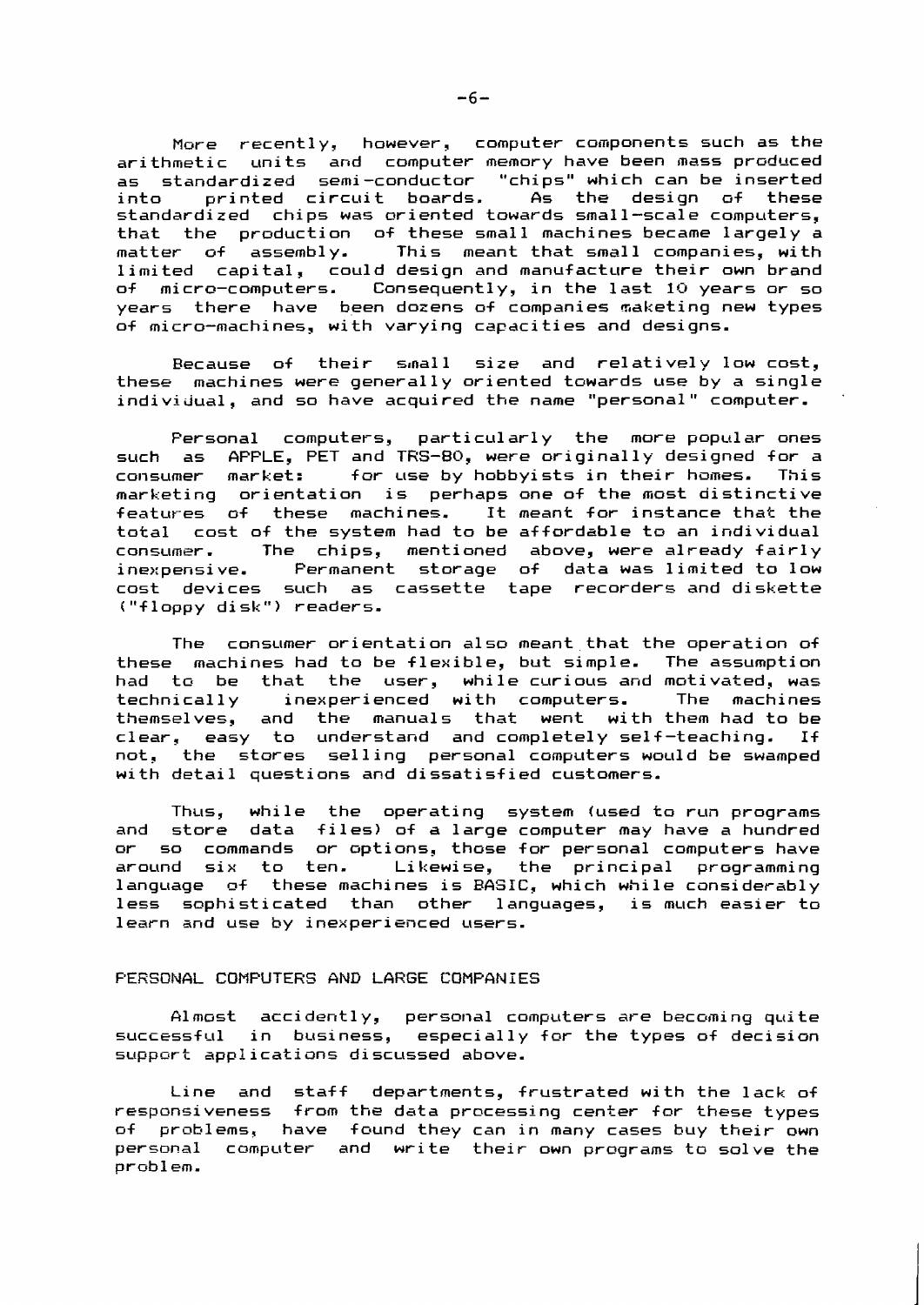One key factor here is the low cost o+ these machines. While the data processing center would normally control all major investments in computer equipment, personal computers are priced low enough that departments can often-buy-one<br>within their discretionary budgets, hence avoiding budgets, hence avoiding bureaucratic debates and delays.

Another key factor is that the consumer oriented design of these machines allows the local department staff to learn to use it on their own, without assistance-from-the-data<br>processing personnel. This is an-important-point, for-the processing personnel. This is an important-point, for the<br>department - now has the independence to experiment with now has the independence to experiment with applications specialized to their local needs, without having to coordinate with others.

The entry of personal computers into the larger business<br>firms has been mainly independent of the central data has been mainly independent of the central data processing departments. A possible subsequent stage of development would be a reconciliation of these two, into what might be called a "loosely connected network."

As decision support applications grow, certain situations may require access to the central computer. In some cases this would be to access larger computational capacity than the personal computer provides, though the more likely case is to obtain special data from a central database.

An additional feature available on most micro-computers permits them to +unction as a time sharing terminal. (This may invoive certain technical problems of coordinating the communication between the small and-big-machines, requiring<br>special - assistance from the data processing department.) assistance from the data processing department.) Using an ordinary phene line, or perhaps an in-house communications network, the main computer's time-sharing resources fe.g., AFL) can thus be used through the personal computer serving as a terminal.

Further, the personal computer can be used to retrieve data from databases on the main machine, saving it on diskette local use, or contrariwise, may send local data to the main marhi ne.

An interesting extension is when the data sent in +ree iorm text messages. The main machine then serves as a central repository for an in-house "electronic mail" system for inter-departmental memos, etc.

### PERSONAL COMPUTERS IN SMALL COMFANIES

Personal computers also present a special opportunity to small companies without a data processing department and thus with no organizational experience with computing.

After the consumer (hobbyist) market, small business has<br>the next target market for personal computer been the next target market for personal camputer manufacturers. Hawever, the marketing in this case, I